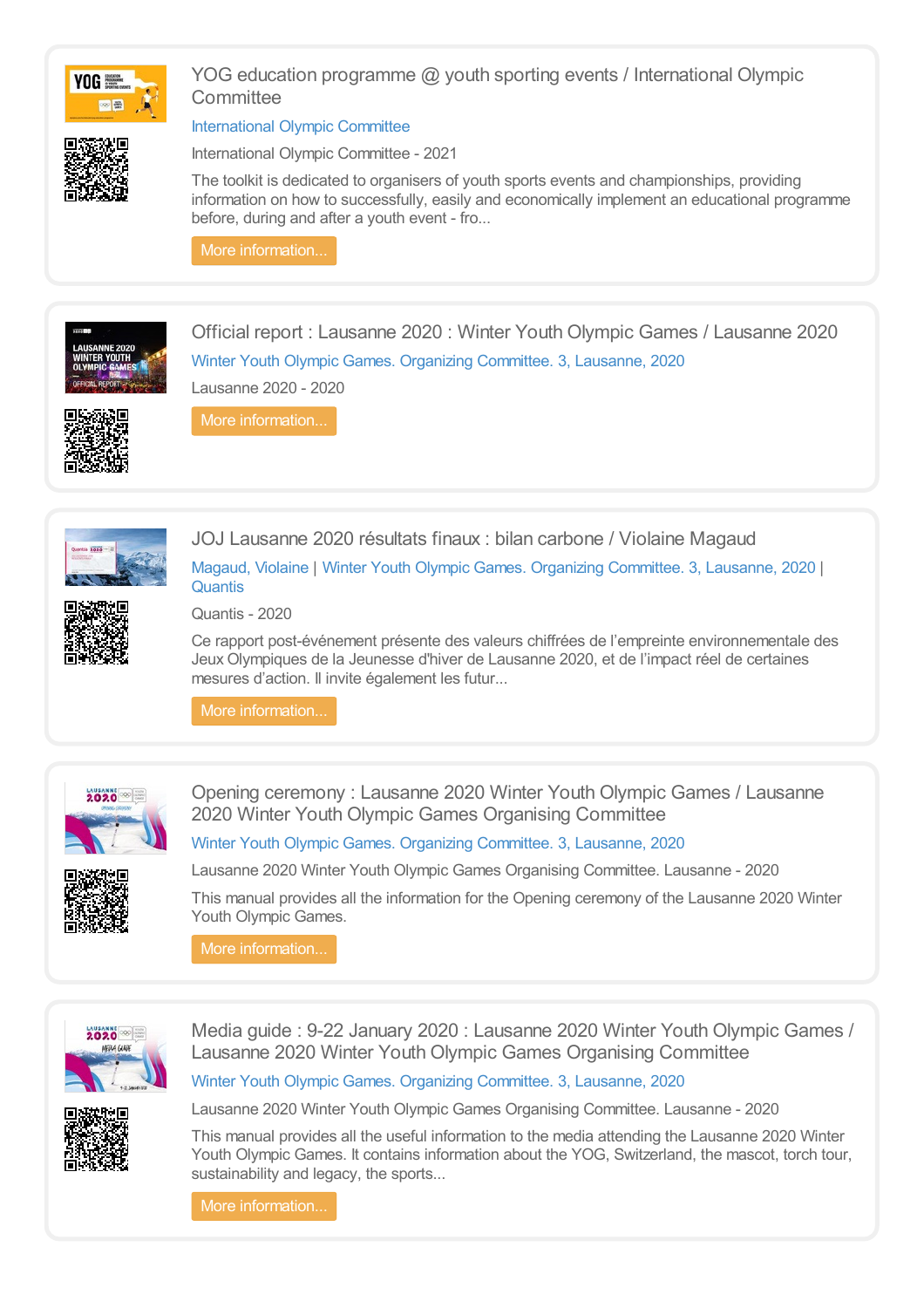

Future Host Winter Commission report : 4th Winter Youth Olympic Games 2024 / International Olympic Committee

### [International](https://library.olympics.com/Default/search.aspx?SC=DEFAULT&QUERY=Authority_id_idx%253a210575&QUERY_LABEL=International+Olympic+Committee.+Futur+Host+Winter+Commission) Olympic Committee. Futur Host Winter Commission

IOC. Lausanne - 2020

The awarding, in January 2020, of the 4th Winter Youth Olympic Games (YOG) 2024 was the first under the International Olympic Committee's (IOC) new approach to future host elections, part of Olympic Agenda 2020. More targeted and ...



More [information...](https://library.olympics.com/Default/doc/SYRACUSE/210532/future-host-winter-commission-report-4th-winter-youth-olympic-games-2024-international-olympic-commi)



Sports e-guide : Winter Youth Olympic Games, January 9th - 22nd, 2020 / Lausanne 2020

Winter Youth Olympic Games. Organizing [Committee.](https://library.olympics.com/Default/search.aspx?SC=DEFAULT&QUERY=Authority_id_idx%253a208342&QUERY_LABEL=Winter+Youth+Olympic+Games.+Organizing+Committee.+3%252c+Lausanne%252c+2020) 3, Lausanne, 2020

Lausanne 2020. Lausanne - 2019

This "Sports e-guide" contains the most up-to-date information about the sports disciplines and events, as well as about the Competition Venues, and has been created in order to support the NOC team officials during Lausanne 2020....



More [information...](https://library.olympics.com/Default/doc/SYRACUSE/210296/sports-e-guide-winter-youth-olympic-games-january-9th-22nd-2020-lausanne-2020)



Sport explanatory brochures : Lausanne 2020 Youth Olympic Games / Lausanne 2020 Youth Olympic Games Organizing Committee



Winter Youth Olympic Games. Organizing [Committee.](https://library.olympics.com/Default/search.aspx?SC=DEFAULT&QUERY=Authority_id_idx%253a208342&QUERY_LABEL=Winter+Youth+Olympic+Games.+Organizing+Committee.+3%252c+Lausanne%252c+2020) 3, Lausanne, 2020

Lausanne 2020 Youth Olympic Games Organizing Committee. Lausanne - 2019

These documents summarise relevant information about sport events, venues and services. They represent the common source of information that will help the athletes and Olympic teams plan and prepare, before heading to the Olympic ...

More [information...](https://library.olympics.com/Default/doc/SYRACUSE/209534/sport-explanatory-brochures-lausanne-2020-youth-olympic-games-lausanne-2020-youth-olympic-games-orga)



Management report : sport, social and urban legacy / Youth Olympic Games Buenos Aires 2018 Organizing Committee

### Summer Youth Olympic Games. Organizing [Committee.](https://library.olympics.com/Default/search.aspx?SC=DEFAULT&QUERY=Authority_id_idx%253a171377&QUERY_LABEL=Summer+Youth+Olympic+Games.+Organizing+Committee.+3%252c+Buenos+Aires%252c+2018) 3, Buenos Aires, 2018

Buenos Aires Youth Olympic Games Organising Committee. Buenos Aires - 2018

This report presents the tangible and intangible legacies of the Buenos Aires Summer Youth Olympic Games. It also includes a management report reviewing diagnosis activities, achievements and goals met regarding three action focus...



More [information...](https://library.olympics.com/Default/doc/SYRACUSE/186079/management-report-sport-social-and-urban-legacy-youth-olympic-games-buenos-aires-2018-organizing-com)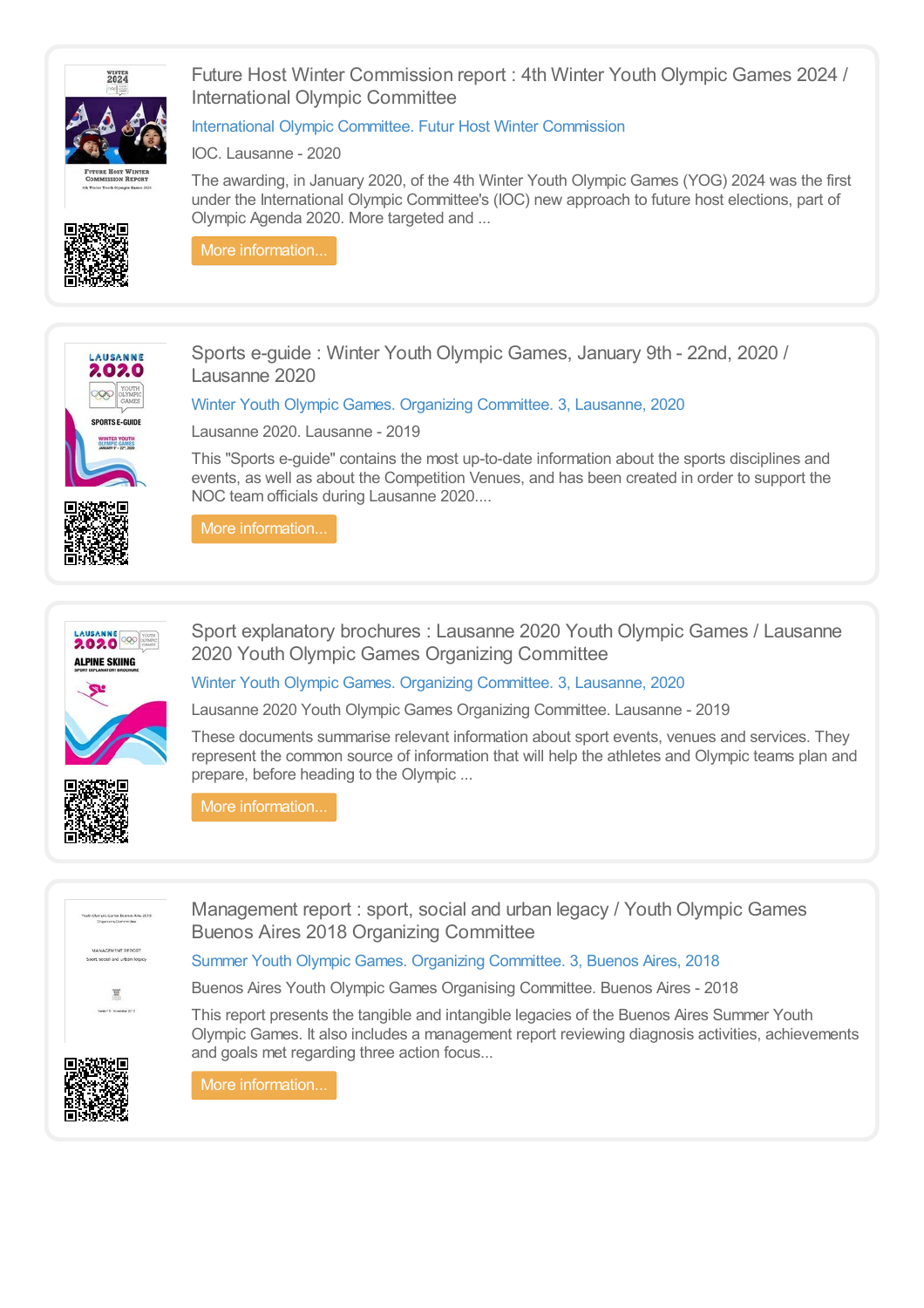

Third Summer Youth Olympic Games : 6-18 October, 2018 Buenos Aires, Argentina : official report / ed. Lucía Rodríguez Saá... [et al.]

#### Saá, Lucía [Rodríguez](https://library.olympics.com/Default/search.aspx?SC=DEFAULT&QUERY=Authority_id_idx:186075&QUERY_LABEL=Sa%25C3%25A1%252c+Luc%25C3%25ADa+Rodr%25C3%25ADguez) | Summer Youth Olympic Games. Organizing [Committee.](https://library.olympics.com/Default/search.aspx?SC=DEFAULT&QUERY=Authority_id_idx%253a171377&QUERY_LABEL=Summer+Youth+Olympic+Games.+Organizing+Committee.+3%252c+Buenos+Aires%252c+2018) 3, Buenos Aires, 2018



Buenos Aires Youth Olympic Games Organising Committee. Buenos Aires - 2019

This document is the official report of the 3rd Youth Summer Olympic Games in Buenos Aires 2018. It contains information on the torch relay, the competitions sites, the pictograms, pictures of the events and presents the question ...

| More information   |                             |             |
|--------------------|-----------------------------|-------------|
| Site               | Classification              | Call number |
| <b>OSC Library</b> | Libre-accès grand format    | MB 1383+1   |
| <b>OSC Library</b> | Magasins Rapports officiels | MB 1383     |



Evaluation commission report : 4th Summer Youth Olympic Games 2022 : Dakar 2022 / International Olympic Committee

[International](https://library.olympics.com/Default/search.aspx?SC=DEFAULT&QUERY=Authority_id_idx%253a2435420&QUERY_LABEL=International+Olympic+Committee.+Evaluation+Commission+for+the+2022+Youth+Summer+Olympic+Games) Olympic Committee. Evaluation Commission for the 2022 Youth Summer Olympic Games

International Olympic Committee. Lausanne - 2018

This document presents the report of the evaluation commission for the 4th Summer Youth Olympic Games that will be held in Dakar in 2022. The document details the background that led to the IOC decision, the process, the other can...





More [information...](https://library.olympics.com/Default/doc/SYRACUSE/177164/evaluation-commission-report-4th-summer-youth-olympic-games-2022-dakar-2022-international-olympic-co)



Spectator guide : Buenos Aires 2018 Youth Olympic Games / Buenos Aires Youth Olympic Games Organising Committee

# Summer Youth Olympic Games. Organizing [Committee.](https://library.olympics.com/Default/search.aspx?SC=DEFAULT&QUERY=Authority_id_idx%253a171377&QUERY_LABEL=Summer+Youth+Olympic+Games.+Organizing+Committee.+3%252c+Buenos+Aires%252c+2018) 3, Buenos Aires, 2018

Buenos Aires Youth Olympic Games Organising Committee. Buenos Aires - 2018

This guide provides useful information to the spectators attending the 2018 Buenos Aires Youth Olympic Games on the venues, sports and as well as information on the services and some recommendations.

More [information...](https://library.olympics.com/Default/doc/SYRACUSE/176254/spectator-guide-buenos-aires-2018-youth-olympic-games-buenos-aires-youth-olympic-games-organising-co)



Media guide : Buenos Aires 2018 Youth Olympic Games / Buenos Aires Youth Olympic Games Organising Committee

Summer Youth Olympic Games. Organizing [Committee.](https://library.olympics.com/Default/search.aspx?SC=DEFAULT&QUERY=Authority_id_idx%253a171377&QUERY_LABEL=Summer+Youth+Olympic+Games.+Organizing+Committee.+3%252c+Buenos+Aires%252c+2018) 3, Buenos Aires, 2018

Buenos Aires Youth Olympic Games Organising Committee. Buenos Aires - 2018

This manual provides a summary of the services and facilities available for the media at Buenos Aires 2018 Youth Olympic Games. Its objective is to help and guide on different aspects to perform the event coverage.



More [information...](https://library.olympics.com/Default/doc/SYRACUSE/176462/media-guide-buenos-aires-2018-youth-olympic-games-buenos-aires-youth-olympic-games-organising-commit)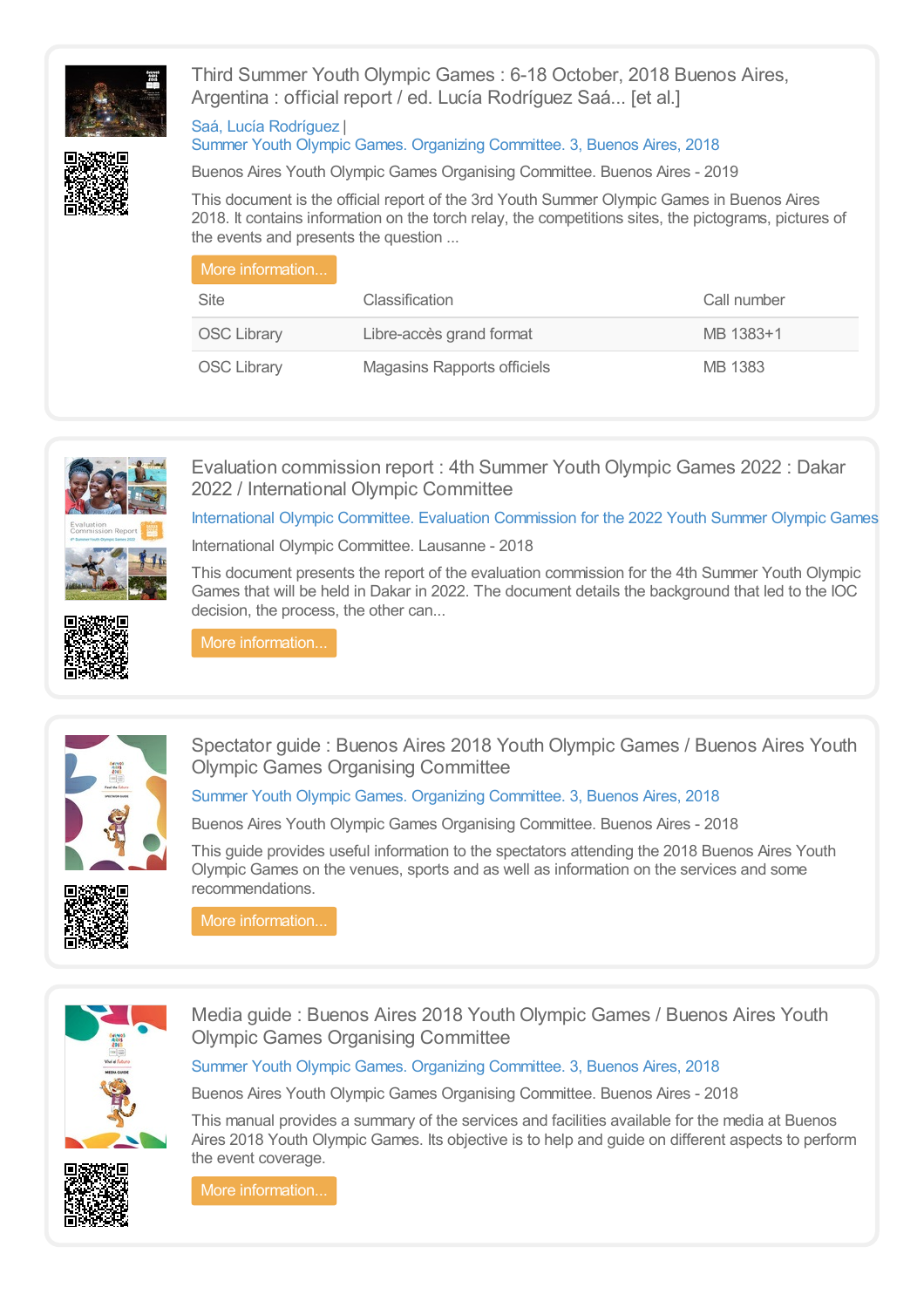



More [information...](https://library.olympics.com/Default/doc/SYRACUSE/176495/focus-day-booklet-buenos-aires-2018-youth-olympic-games-buenos-aires-youth-olympic-games-organising-)



4th Summer Youth Olympic Games 2022 : host selection process / International Olympic Committee

Focus day booklet : Buenos Aires 2018 Youth Olympic Games / Buenos Aires

"IF Focus day" activities are part of the International Olympic Committee's Athlete Education Programme. Each International Federation (IF), in coordination with BAYOGOC (Buenos Aires

Summer Youth Olympic Games. Organizing [Committee.](https://library.olympics.com/Default/search.aspx?SC=DEFAULT&QUERY=Authority_id_idx%253a171377&QUERY_LABEL=Summer+Youth+Olympic+Games.+Organizing+Committee.+3%252c+Buenos+Aires%252c+2018) 3, Buenos Aires, 2018 Buenos Aires Youth Olympic Games Organising Committee. Buenos Aires - 2018

Youth Olympic Games Organising Committee

2018 Youth Olympic Games Organising Committee)...

[International](https://library.olympics.com/Default/search.aspx?SC=DEFAULT&QUERY=Authority_id_idx%253a167997&QUERY_LABEL=International+Olympic+Committee) Olympic Committee



IOC. Lausanne - 2018

In accordance with the strategic directives set by the 129th International Olympic Committee (IOC) Session in 2016, the IOC has reviewed the Youth Olympic Games (YOG) in order to make the next edition more accessible and affordabl...



More [information...](https://library.olympics.com/Default/doc/SYRACUSE/173725/4th-summer-youth-olympic-games-2022-host-selection-process-international-olympic-committee)



Explanatory guides : Buenos Aires 2018 Youth Olympic Games / Buenos Aires Youth Olympic Games Organising Committee

Summer Youth Olympic Games. Organizing [Committee.](https://library.olympics.com/Default/search.aspx?SC=DEFAULT&QUERY=Authority_id_idx%253a171377&QUERY_LABEL=Summer+Youth+Olympic+Games.+Organizing+Committee.+3%252c+Buenos+Aires%252c+2018) 3, Buenos Aires, 2018



Buenos Aires Youth Olympic Games Organising Committee. Buenos Aires - 2018

Approved by the IOC in April 2018, the "Explanatory guides" offer a detailed introduction to each sport at the Summer Youth Olympic Games in Buenos Aires 2018, and provide information on a variety of other fundamental topics that ...

More [information...](https://library.olympics.com/Default/doc/SYRACUSE/175718/explanatory-guides-buenos-aires-2018-youth-olympic-games-buenos-aires-youth-olympic-games-organising)



Youth Olympic Games mascots from Singapore 2010 to Lausanne 2020 / The Olympic Studies Centre

# The [Olympic](https://library.olympics.com/Default/search.aspx?SC=DEFAULT&QUERY=Authority_id_idx%253a168034&QUERY_LABEL=The+Olympic+Studies+Centre) Studies Centre

The Olympic Studies Centre. Lausanne - 2019

Inspired by people, animals and even creatures of myth and legend, the mascots are an integral part of the Olympic celebrations. The Youth Olympic Games (YOG) also have their own mascots, which, from the lion to the lynx, showcase...



More [information...](https://library.olympics.com/Default/doc/SYRACUSE/161818/youth-olympic-games-mascots-from-singapore-2010-to-lausanne-2020-the-olympic-studies-centre)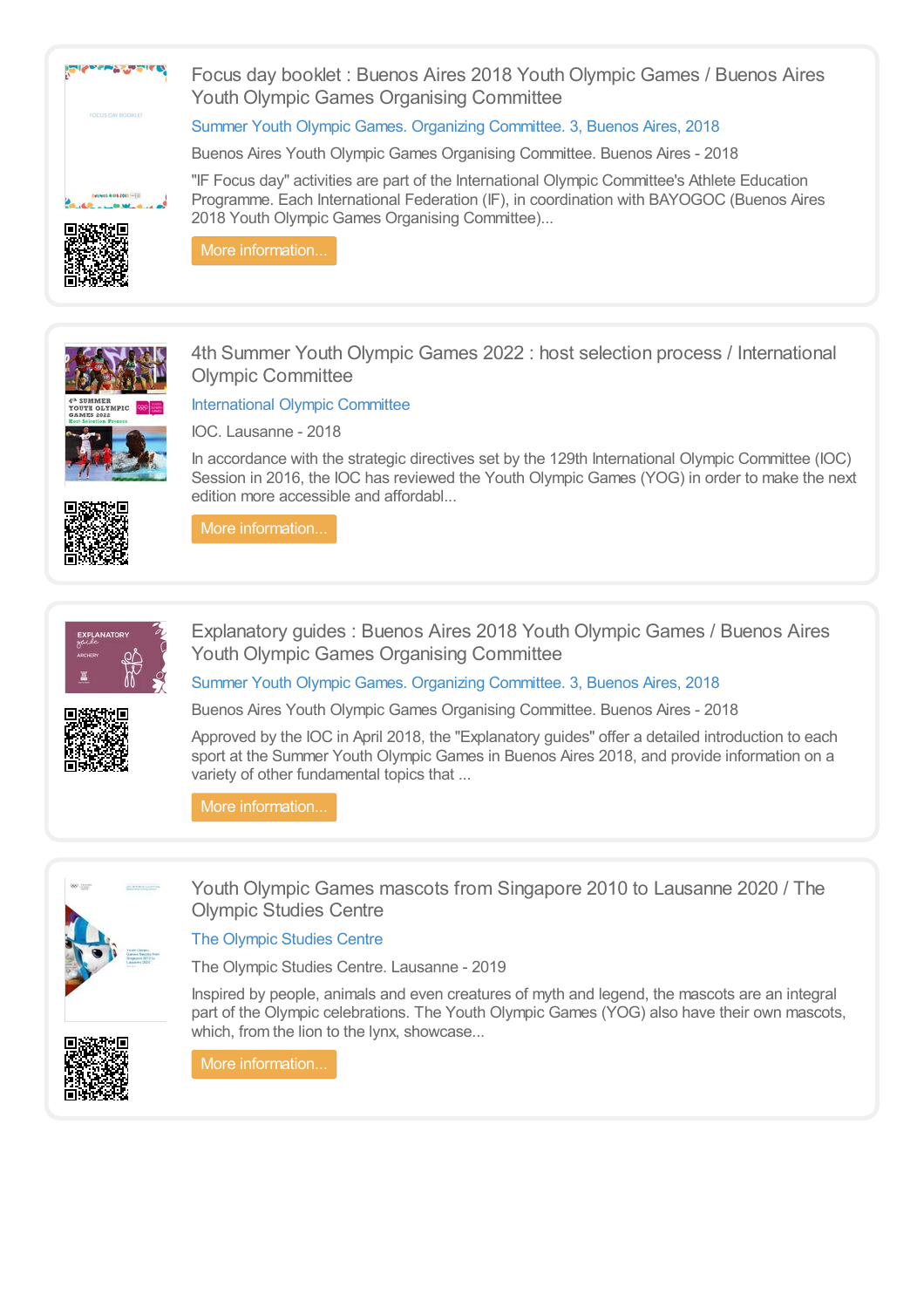

Youth Olympic Games medals from Singapore 2010 to Lausanne 2020 / The Olympic Studies Centre

### The [Olympic](https://library.olympics.com/Default/search.aspx?SC=DEFAULT&QUERY=Authority_id_idx%253a168034&QUERY_LABEL=The+Olympic+Studies+Centre) Studies Centre

The Olympic Studies Centre. Lausanne - 2020

This document presents the evolution of the medals for the Summer and Winter Youth Olympic Games (YOG), from the first edition in Singapore, in 2010, to the Games in Lausanne 2020. Each medal is illustrated by a photo of its obver...



More [information...](https://library.olympics.com/Default/doc/SYRACUSE/161901/youth-olympic-games-medals-from-singapore-2010-to-lausanne-2020-the-olympic-studies-centre)



Go beyond. Create tomorrow. : the story of the Lillehammer 2016 Youth Olympic Games / Ed. by Magne Vikøren

[Vikøren,](https://library.olympics.com/Default/search.aspx?SC=DEFAULT&QUERY=Authority_id_idx:162057&QUERY_LABEL=Vik%25C3%25B8ren%252c+Magne) Magne | Winter Youth Olympic Games. Organizing Committee. 2, 2016, [Lillehammer](https://library.olympics.com/Default/search.aspx?SC=DEFAULT&QUERY=Authority_id_idx%253a2731&QUERY_LABEL=Winter+Youth+Olympic+Games.+Organizing+Committee.+2%252c+2016%252c+Lillehammer)

Lillehammer Youth Olympic Games Organising Committee. Lillehammer - 2016

Official report for the 2016 Lillehammer Youth Olympic Games. It recalls the YOG from the bidding process to the torch tour, a day-by-day review and a retrospect chapter.



More [information...](https://library.olympics.com/Default/doc/SYRACUSE/162058/go-beyond-create-tomorrow-the-story-of-the-lillehammer-2016-youth-olympic-games-ed-by-magne-vik%C3%B8ren)



Sustainability report / Lillehammer Youth Olympic Games Organizing Committee

Winter Youth Olympic Games. Organizing Committee. 2, 2016, [Lillehammer](https://library.olympics.com/Default/search.aspx?SC=DEFAULT&QUERY=Authority_id_idx%253a2731&QUERY_LABEL=Winter+Youth+Olympic+Games.+Organizing+Committee.+2%252c+2016%252c+Lillehammer)

Lillehammer Youth Olympic Games Organizing Committee. Lillehammer - 2016

This report was published by the Lillehammer Youth Olympic Games Organizing Committee to present its sustainability projects, policy and vision. It focuses on eight subprojects that were implemented during the Games.



More [information...](https://library.olympics.com/Default/doc/SYRACUSE/171886/sustainability-report-lillehammer-youth-olympic-games-organizing-committee)



Official report of the 2nd Summer Youth Olympic Games : Nanjing 2014 : share the Games, share our dreams / Nanjing Youth Olympic Games Organising **Committee** 

### Summer Youth Olympic Games. Organizing [Committee.](https://library.olympics.com/Default/search.aspx?SC=DEFAULT&QUERY=Authority_id_idx%253a201&QUERY_LABEL=Summer+Youth+Olympic+Games.+Organizing+Committee.+2%252c+2014%252c+Nanjing) 2, 2014, Nanjing



NYOGOC - 2015 More [information...](https://library.olympics.com/Default/doc/SYRACUSE/38856/official-report-of-the-2nd-summer-youth-olympic-games-nanjing-2014-share-the-games-share-our-dreams-) Site Classification Call number OSC Library **Publications COJO** CA 407